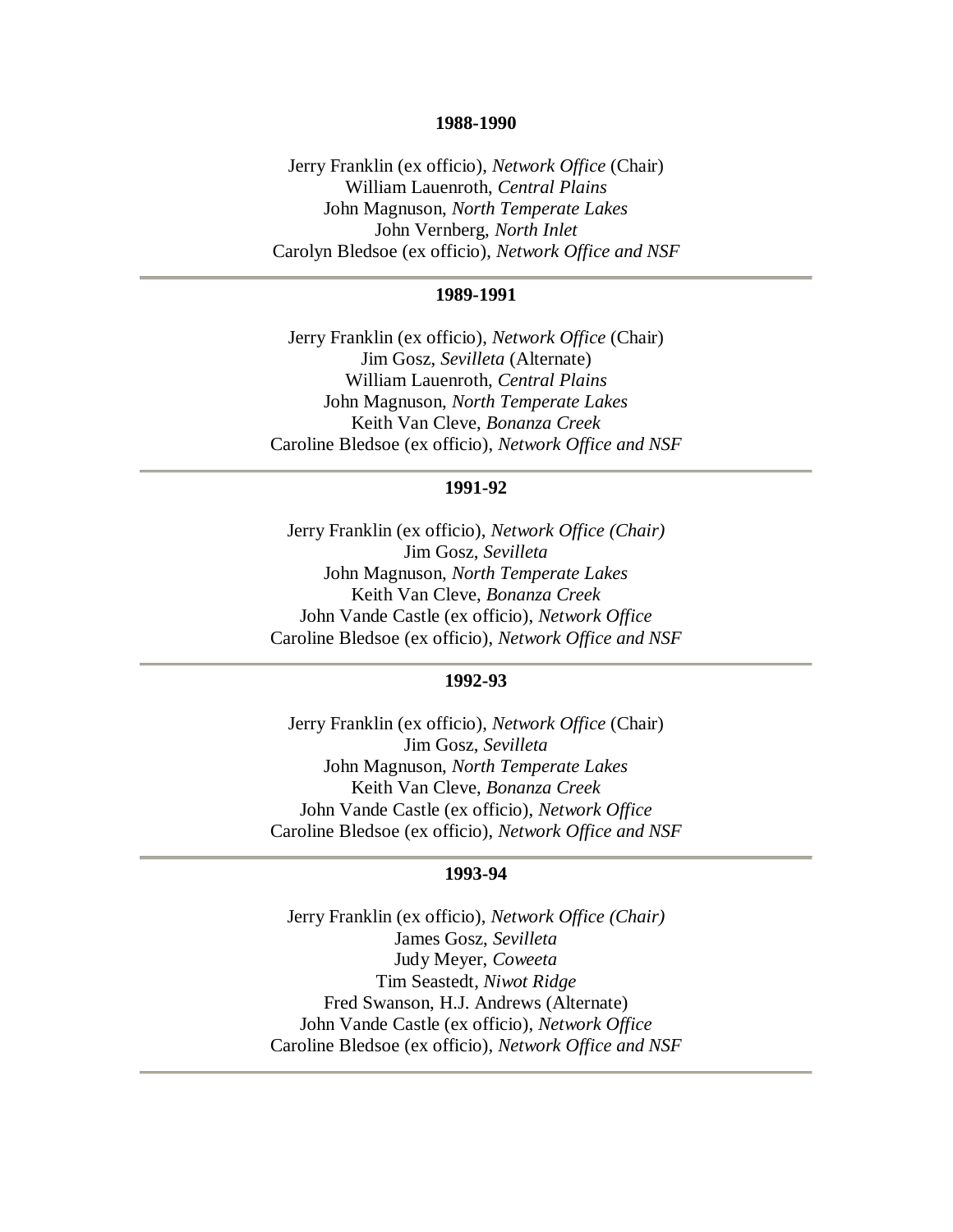#### **1994-95**

Jerry Franklin (ex officio), *Network Office* (Chair) Jim Gosz, *Sevilleta* Judy Meyer, *Coweeta* Tim Seastedt, *Niwot Ridge* Fred Swanson, *H.J. Andrews* John Vande Castle (ex officio), *Network Office* Caroline Bledsoe (ex officio), *Network Office*

## **1995-96\***

Jerry Franklin (ex officio), *Network Office* (Chair) Kay Gross, *W.K. Kellogg* John Hobbie, *Arctic Tundra* Bruce Hayden, *Virginia Coast* Tim Seastedt, *Niwot Ridge* Fred Swanson, *H.J. Andrews* John Vande Castle (ex officio), *Network Office* Caroline Bledsoe (ex officio), *Network Office* \*committee expanded to five members

#### **1996-97**

Jerry Franklin (ex officio), *Network Office* James Gosz (ex officio), *Network Office* (Chair) David Foster, *Harvard Forest* Kay Gross, *W.K. Kellogg* Bruce Hayden, *Virginia Coast* John Hobbie, *Arctic Tundra* Bob Waide, *Luquillo* John Vande Castle (ex officio), *Network Office* Caroline Bledsoe (ex officio), *Network Office*

### **1997-98**

Jerry Franklin (ex officio), *Network Office* James Gosz (ex officio), *Network Office* (Chair) David Foster, *Harvard Forest* Kay Gross, *W.K. Kellogg* Bruce Hayden, *Virginia Coast* Ray Smith, *Palmer* Bob Waide, *Luquillo* John Vande Castle (ex officio), *Network Office* Caroline Bledsoe (ex officio), *Network Office*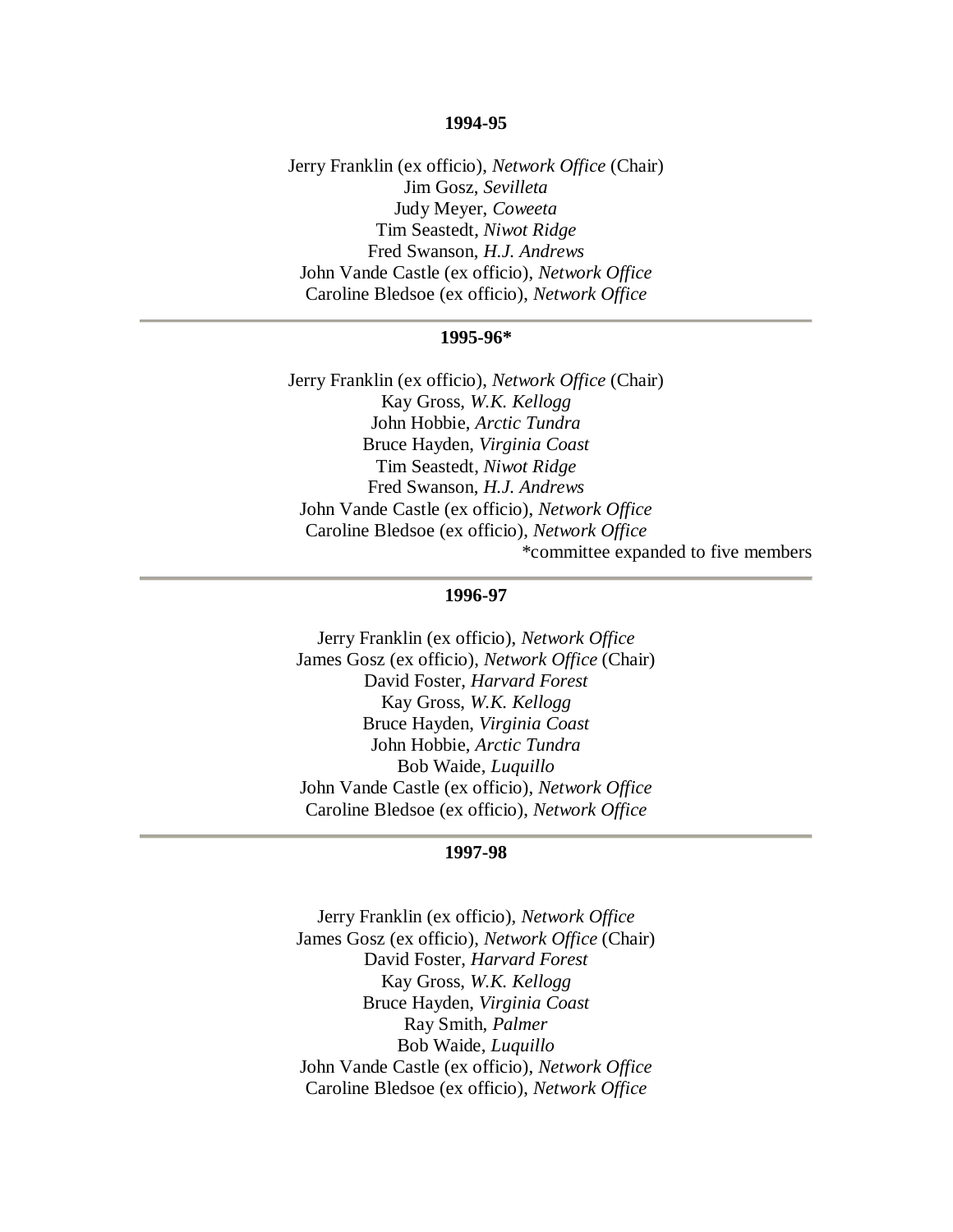## **1998-99**

James Gosz (ex officio), *Network Office* (Chair) John Briggs, *Konza* Indy Burke, *Shortgrass Steppe* Tim Kratz, *North Temperate Lakes* Ray Smith, *Palmer Station* Bob Waide (ex officio), *Network Office*

### **1999-2000**

James Gosz (ex officio), *Network Office* (Chair) Indy Burke, *Shortgrass Steppe* Tim Kratz, *North Temperate Lakes* John Porter, *Virginia Coastal Reserve* Ray Smith, *Palmer Station* Bob Waide (ex officio), *Network Office*

## **2000-01**

James Gosz (ex officio), *Network Office* (Chair) Indy Burke, *Shortgrass Steppe* Tim Kratz, *North Temperate Lakes* John Porter, *Virginia Coastal Reserve* Phil Robertson, *W.K.Kellogg* Gus Shaver, *Arctic* Bob Waide (ex officio), *Network Office*

#### **2001-02**

James Gosz (ex officio), *Network Office* (Chair) Nancy Grimm, *Central Arizona* Alan Knapp, *Konza* John Porter, *Virginia Coastal Reserve* Phil Robertson, *W.K.Kellogg* Gus Shaver, *Arctic* Bob Waide (ex officio), *Network Office*

#### **2002-03\*\***

James Gosz (ex officio), *Network Office* (Chair) Nancy Grimm, *Central Arizona* Bruce Hayden, *Virginia Coastal Reserve* Alan Knapp, *Konza*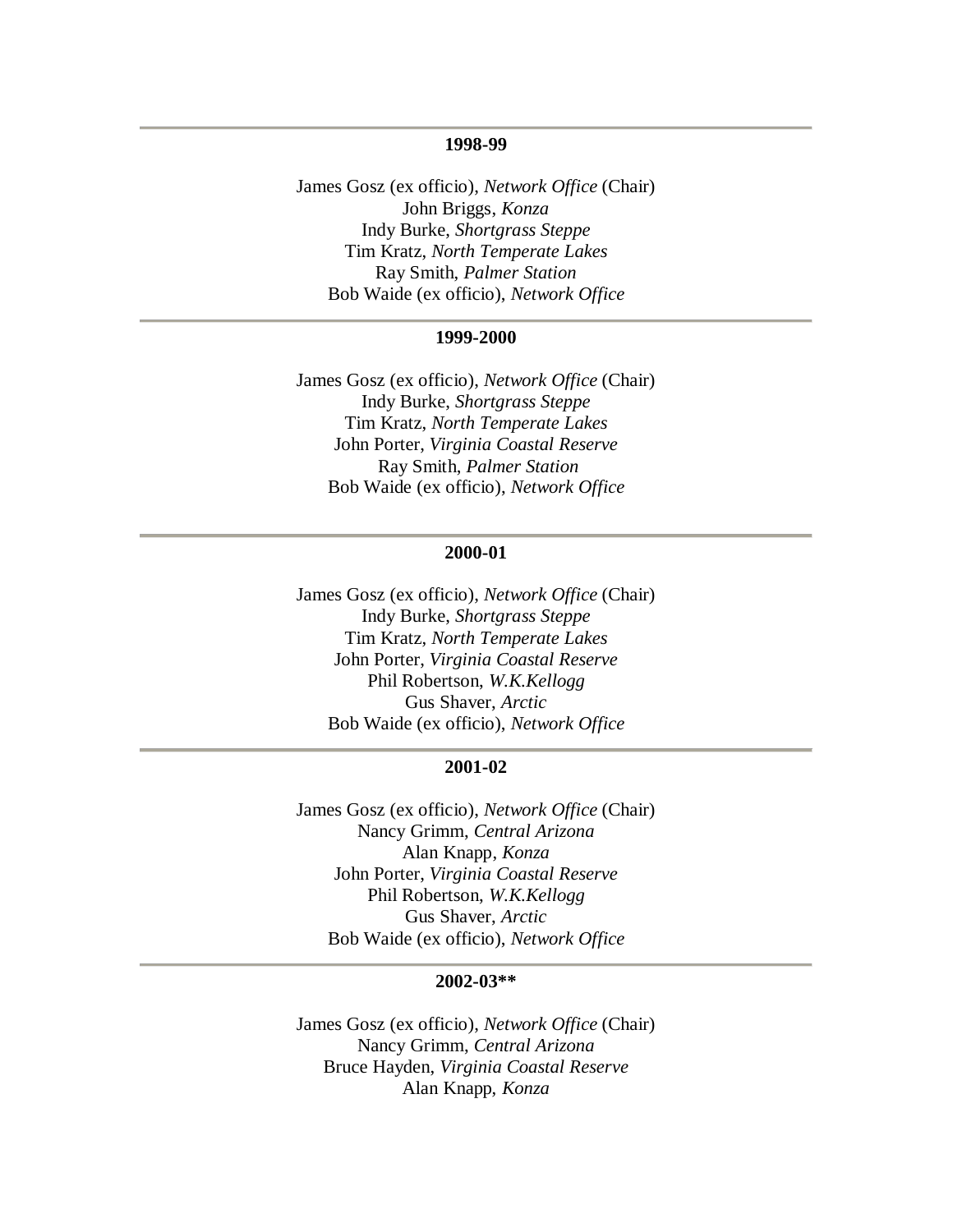Peter McCartney, *Central Arizona* Phil Robertson, *W.K.Kellogg* Gus Shaver, *Arctic* Chuck Hopkinson, *Plum Island Ecosystem* (Alternate) Bob Waide (ex officio), *Network Office* \*committee expanded to six members

## **2003-04**

James Gosz (ex officio), *Network Office* (Chair) Dan Childers, Florida *Coastal Everglades* Nancy Grimm, *Central Arizona* Bruce Hayden, *Virginia Coast Reserve* John Hobbie, *Arctic* Alan Knapp, *Konza* Peter McCartney, *Central Arizona* Bob Waide (ex officio), *Network Office*

#### **2004-05**

James Gosz (ex officio), *Network Office* (Chair) Dan Childers, Florida *Coastal Everglades* Scott Collins, *Sevilleta* Karen McGlathery, *Virginia Coast Reserve* John Hobbie, *Arctic* Deb Peters, *Jornada* Peter McCartney, *Central Arizona* Bob Waide (ex officio), *Network Office*

#### **2005-06**

James Gosz and John Magnuson (ex officio), *Network Office* (Chair) Dan Childers, *Florida Coastal Everglades* John Hobbie, *Arctic* Deb Peters, *Jornada* Scott Collins, *Sevilleta* Sherri Johnson, *Andrews* Morgan Grove, *Baltimore Ecosystem Studies* Don Henshaw, *Andrews* Bob Waide (ex officio), *Network Office*

# **2006-07**

John Magnuson (ex officio), *Network Office* (Chair) Scott Collins, *Sevilleta* Deb Peters, *Jornada* Mark Ohman, *California Coastal Ecosystems*